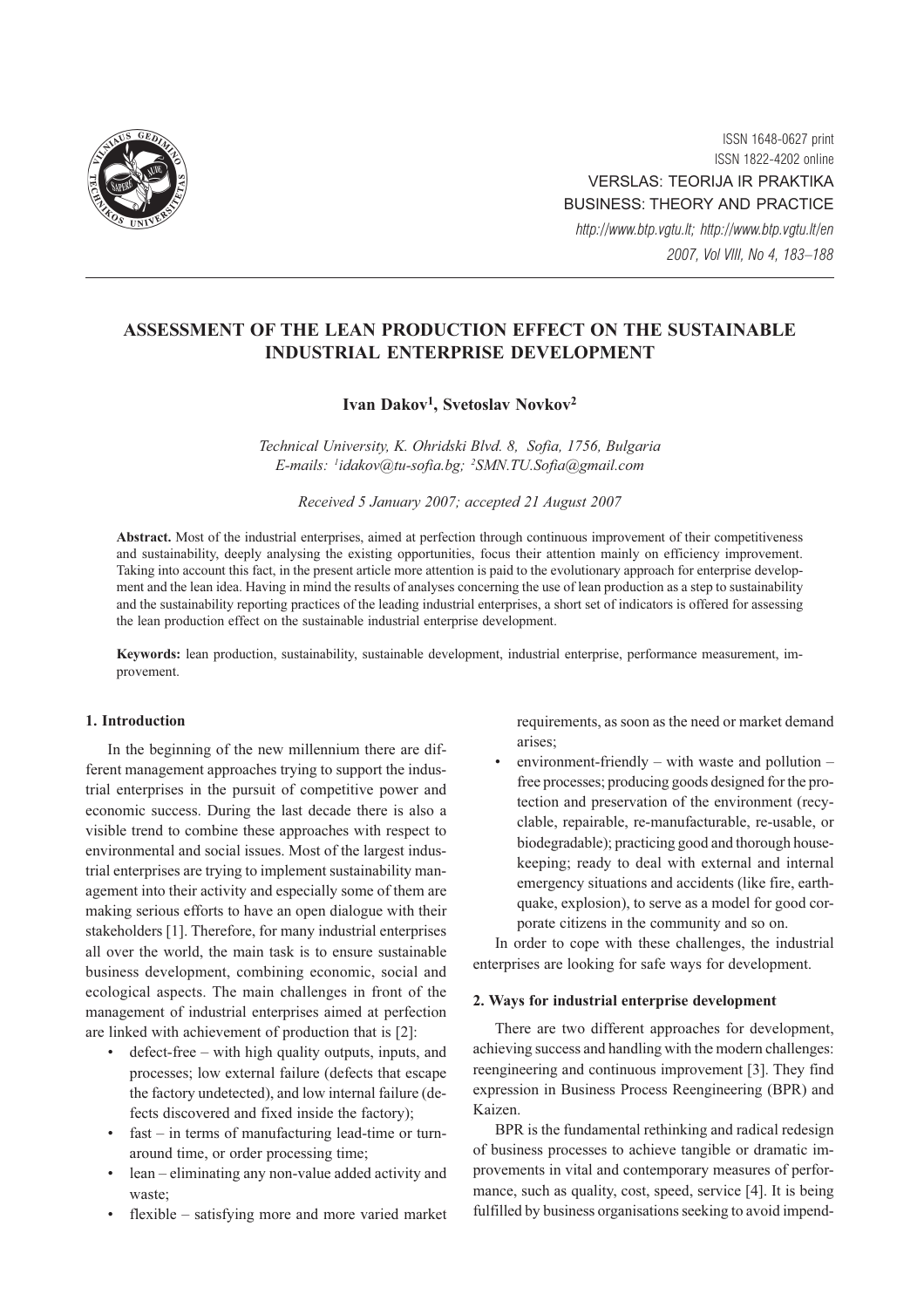ing difficulties, passing through rather a difficult period or anticipating difficulties [5]. It includes a few stages [6]: preparation, identification, vision, solution, transformation.

Kaizen is an approach of sustained continuous improvement focusing on waste elimination in all systems and processes of an organization, starting from the work place (place where value is created (Gemba)). The strategy of such a development starts and ends with people and improving their ability to meet the expectations of high quality, low cost and on-time delivery, it ensures the organizational success.

 They both are striving for better quality and higher productivity but the first one relies on revolutionary changes and the second one relies on evolutionary changes [7, 8]. Some experts and researchers [7, 9, 10] think that, with the aid of these approaches, a sustainable development can be achieved. The growing pressure to become efficient, effective and competitive global players is the reason for many organisations to implement a variety of techniques, operate according to a variety of philosophies and utilise a variety of approaches. These external pressures have included the need to raise quality, reduce costs, shorten the lead time, increase flexibility, lessen variability and so on. Many organisations have reacted to these drives by implementing tools and techniques that allow them to become lean and introduce leaner methods of working [11], i.e. to support the evolutionary approach which was coined to the idea of "Lean Production (LP)", pursuing multiple competitive priorities simultaneously.

### 3. Lean production and sustainability

Womack, Jones, and Roos coined the term "lean production" in their 1990 book "The Machine that Changed the World" [12] to describe the manufacturing paradigm established by the Toyota Production System. This system is based on systematic identification and elimination of nonvalue added activity and waste from the production process: defects, waiting, unnecessary processing, overproduction, unnecessary movement, unnecessary inventory, unused employee creativity, and unnecessary complexity. It is based on long-term philosophy; continuous process flow; "pull" systems; workload levelling out; getting quality right the first time, standardization; visual control; reliable, thoroughly tested technologies; leaders who thoroughly understand the work, live the philosophy, and teach it to others; exceptional people and teams who follow company's philosophy; respect for the extended network of partners and suppliers by challenging them and helping them improve; close look; slow decision-taking, thoroughly considering all options, rapid decision-implementation; continuous improvement.

The practice shows that the achieving of multiple competitive priorities simultaneously is possible (Toyota [12], GÅ [13]) and a more careful and profound look at the theory

shows that this doesn't contradict to the idea for focusing – it looks at this idea in different and untraditional ways [14]. The simultaneous pursuit of different challenges, demanding the use of different methods and techniques, to some extent determines the appearance of hybrid approaches, a fact which can be seen in the literature and in some software packages (IFS [15], SAP [16]). Therefore, more and more environmental and social issues find their place especially in the lean idea [10, 17–22]. Rothenberg, King and Lenox found high levels of advanced pollution prevention among firms with lean manufacturing systems [23, 24]. The scope of LP adoption is broadening and spreading over more and more industrial sectors and in some business organisations LP is combined with environmental improvement [7, 18, 20, 21, 25–31]. Some of the researches indicate that lean implementation typically produces resource productivity improvements ranging from 30 to 70 percent, substantially reducing the amount of raw materials, water, energy, non-product output associated with production processes, and lean produces – and requires for its success – a robust, systemic, continual improvement-focused waste elimination culture. On the other hand, environmentally sensitive processes can be difficult to lean; there is a tendency for focusing on the middle part of the product/service value chain, missing the very early and late material flow stages; lean also appears to pay limited or no explicit attention to the environmental risk of the materials and transformation processes used to produce products, or to the environmental risk of the product's use and ultimate disposition – "blind spots" that sustainability initiatives focus on quite explicitly. The key factors that slow down the adoption of sustainability are: treating the sustainability initiatives like investments, producing positive net present value (NPV) results, but probably not the most profitable ones and reluctance to disrupt production or redesign products and organisation – difficulties that lean can handle well. Examining the strengths and weaknesses of lean manufacturing and sustainability initiatives produces an encouraging conclusion that they are potentially perfect complements that, effectively linked, hold the potential to vault sustainability synergistically forward [18]. The use of lean methods can lead to realization of benefits for the environment and society but also there are potential problems which have to be avoided [3]:

• potential benefits: identification and elimination of non-value added activities and wastes, and therefore: material and energy savings, floor space reduction, easier implementation of suggestions offered by the employees, reduction of the production process's complexity and elimination or streamlining of environmentally and socially sensitive process steps, reduction of the product designs' complexity and the number and types of materials and consequently facilitation of the disassembly and re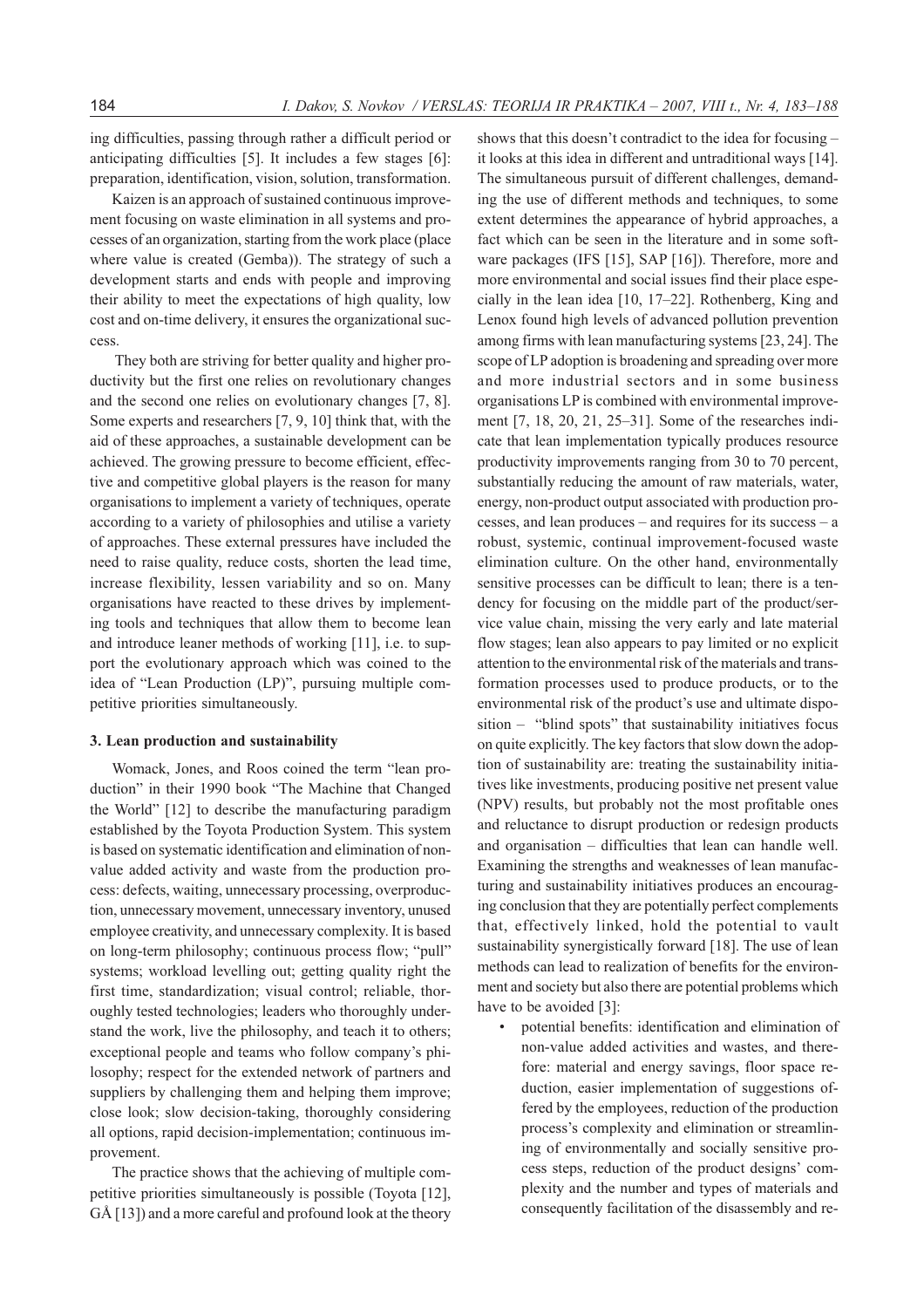cycling; realization of quick, sustained results without significant capital investment; quick identification of spills and leaks; risk reduction; higher employees' awareness about Environmental, Health and Safety (EHS) issues (such as waste handling/management procedures, workplace hazards, and emergency response procedures); increased longevity of equipment and decreased need for replacement; decreased number and severity of accidents; focus on reducing the conditions that result in accidents, spills, and malfunctions; improvement of product durability and reliability and consequently increasing product lifespan, reducing environmental impact of meeting customer needs; use of the nature as a design model; magnification of environmental and social benefits of lean production through diffusion across the network.

• potential problems: adoption of practices that do not satisfy applicable EHS regulatory requirements; improper waste disposition or lost opportunities for reclamation or recycling as a result of a failure to involve the environmental personnel in the decisionmaking process; underestimation of environmental and social risk, disregard of valuable pollution prevention and sustainability opportunities and even adoption of initiatives with worse environmental and social impact as a result of a failure to integrate the environmental and social factors, aspects and impacts in the decision-making process; increased use of chemicals (paints, solvents, cleaning substances), part of which can be dangerous for the environment; rise of a need for equipment change; increased transport burden in case of improper planning; failure to reduce or eliminate overproduction and associated waste if the products have large and/or unpredictable market fluctuations; decreased effectiveness of the approach in case of lack of technical capacity for effective use of tools; shift the burden onto suppliers if the approach does not cover the whole supply chain.

### 4. Critiques and development of the lean thinking

In spite of some voices of discontent to the adoption and ultimate effectiveness of lean production, many case examples exist to demonstrate how business organisations are changing their production methods and management practices to become leaner and fitter. Indeed, lean manufacture has been extended to encompass the whole spectrum of activities such that world-class business organisations are seeking to become lean enterprises [32]. Leanness is perceived as an ideal to be pursued, not as a system to be implemented, a journey rather than a fixed position and one with no final destination due to emphasis on continuous improvement. Therefore, this notion of leanness is presented as a dynamic system, requiring modification and change, and also as a fragile system, working close to the limits of organisational tolerance [11]. If these limits are crossed it is possible to reach a state of "corporate anorexia", which together with the possible loss of autonomy and excessive work intensification, lack of strategic view and enough ability to cope with variability is one of the dangerous traps in which an organisation, striving for leanness, can fall into. This state can be described using analogies with the human body; concept of elasticity or journey [11] but in all of them, the central point is that if you don't know where and when to stop you can miss the optimum position.

Lean is one of the most influential new paradigms in manufacturing, which has expanded beyond the original application on the shop floor of vehicle manufacturers and component suppliers in the auto industry, ranging from "heavy" industries such as primary metals to aerospace businesses. In particular when applied to sectors outside the high-volume repetitive manufacturing environment, lean production has reached its limitations, and a range of other approaches to counter variability, volatility and variety have been suggested.

As the concept is changing, some of the critiques are not problems of the present day. It is clear that new critiques are emerging, for example linked with the integration with other concepts and mixing of techniques and instruments. For some experts the excessive integration may lead to problems, but for others there is untapped value in this. Among the best tries for profound description of the toolset of lean manufacturing and Toyota Production System are these, made by Monden [33], Shingo [34] and Bell [35]. Today, the lean toolset maybe is not so clear, but it becomes more and more rich, incorporating tools from different concepts, for example [10]: Kaizen, 5S, Total Productive Maintenance, Cellular Manufacturing, Just-in-time, Six Sigma, Production Preparation Process, Lean Enterprise Supplier Networks. According to Bell [35], the toolset can change and it is important not to try one and the same tool for fixing different problems. He recommends analysing the problem first and then objectively determining what tool is needed.

With roots in Total Quality Management (TQM) and Group Technology (GT), influenced by contemporary concepts, as Agile Manufacturing and Six Sigma, the approach is still changing and developing [36]. The terms "Lean Enterprise" and "Lean Network" are launched to describe the extension of the lean approach outside of the organization's boundaries. An explanation of this trend is the fact that in the era of globalisation the industrial enterprise has to pay more attention to its supply chain. A good example of the possibility to realise serious competitive advantage through the use of advanced supply chain management is the "Retail Link" system of Wal-Mart.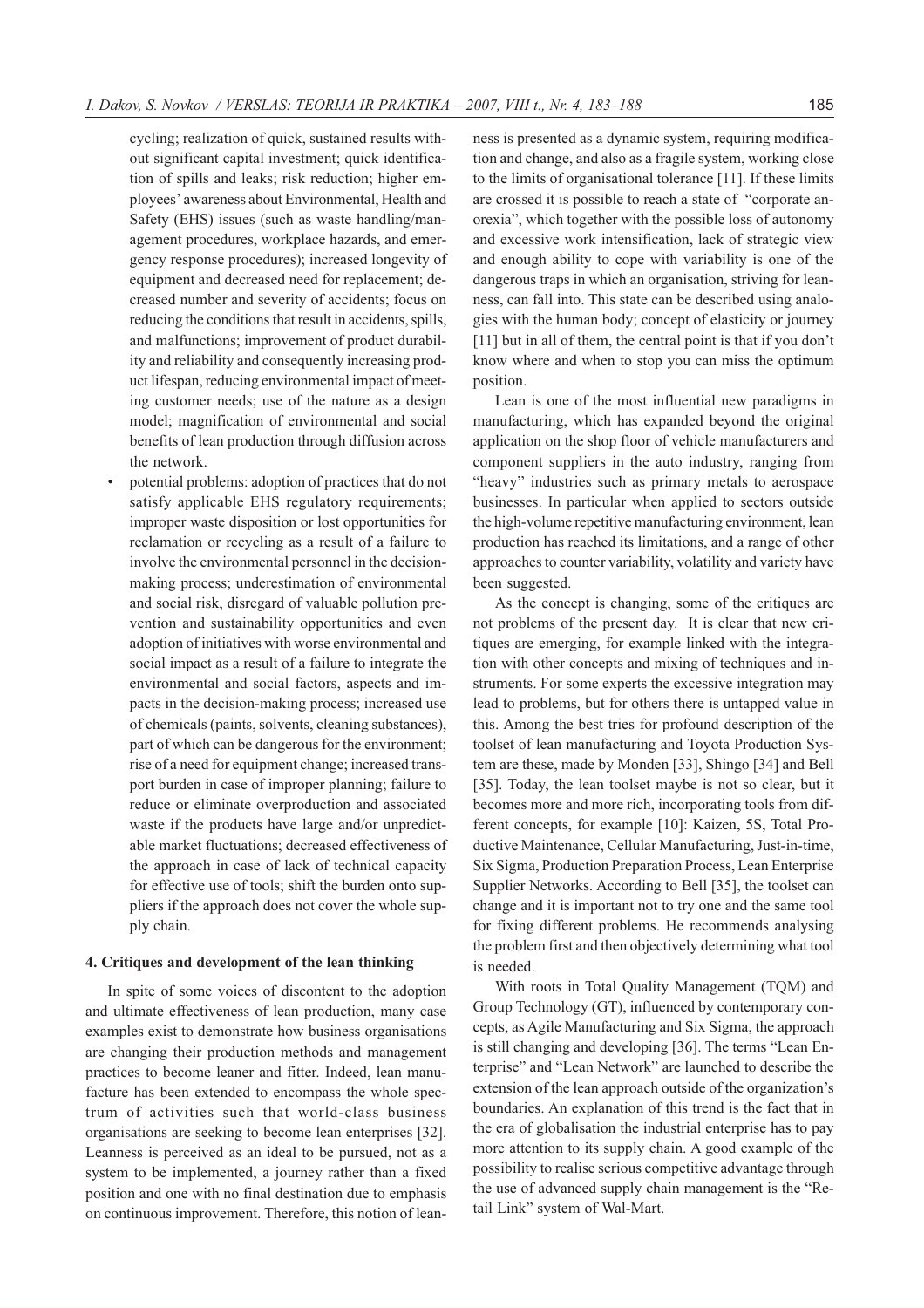The lean concept is very popular all over the world. Derived from the Japanese practice, it is well accepted by a lot of American producers. Hundreds of business organisations across multiple industry sectors are implementing lean production systems to varying degrees. The Lean Production suits well to most of the main challenges mentioned at the beginning [36]. Key misconceptions regarding lean management are that lean means layoffs, works only in certain environment and is for manufacturing only [37]. In fact, sometimes such problems can occur but layoffs are more typical for time of radical changes and restructuring; sector limitations are avoided through integration with other concepts and it can be really useful also outside the manufacturing field, especially concerning changes in administrative processes.

## 5. Indicators for assessment of the lean production effect on the sustainable industrial enterprise development

Taking into account the results of profound analyses [1, 3] a set of indicators is offered for assessing the lean production effect on the sustainable industrial enterprise development (Table). It consists of indicators which can give really useful information and are widely used in the practice of the leading industrial enterprises. The accent is on efficiency indicators because with their aid it is easy to compare the results for different periods and enterprises. Using them it is possible to make a profound benchmarking survey and uncover some problem areas and directions for improvement. But in fact, they are not enough to draw general conclusions. First of all because better efficiency doesn't mean better results in general. It is important to take into account the total volumes as well. An efficiency improvement is possible even with lower volumes of production, sales and profit. On the other hand, sometimes, an efficiency improvement can lead to higher volumes of production, sales and profit but also to higher resource consumption, waste generation and emissions, worse social performance and so on (so-called "rebound effect").

Another problem in front of making general conclusions is linked with the fact that the best solution (to find way to improve all these indicators) usually is almost impossible and there is a need to find a balance. Of course, there are different studies trying to offer a way how to do this but still there is a need for deeper study on this topic. One of the most popular opportunities is to use Balanced Scorecard

| Indicators for measuring the progress to sustainability |  |  |  |  |
|---------------------------------------------------------|--|--|--|--|
|---------------------------------------------------------|--|--|--|--|

| Economic                                                                                                                         |
|----------------------------------------------------------------------------------------------------------------------------------|
| Value added to resource costs                                                                                                    |
| Value added to waste costs                                                                                                       |
| Change in retained earnings at end of period                                                                                     |
| Labour productivity                                                                                                              |
| Debt to production ratio                                                                                                         |
| Contribution to GDP (ratio of value-added to GDP)                                                                                |
| Employment contribution (number of employees relative to the total number of people employed in a certain region or a country)   |
| Human capital investment as percentage of profit                                                                                 |
| Social                                                                                                                           |
| Share of suppliers monitored on their social performance                                                                         |
| Share of environmental and social criteria in suppliers' selection process                                                       |
| Illness & disease reduction (illnesses avoided, mortality reduction)                                                             |
| Safety improvement (reduction in lost-time injuries, reportable releases, number of incidents)                                   |
| Share of employees covered by collective bargaining agreements                                                                   |
| Gender profile, percentage of apprentices, employees from minorities, disabled employees, workforce diversity, management        |
| diversity                                                                                                                        |
| Average hours of training per year per employee                                                                                  |
| Share of hours of training relative to the total hours worked                                                                    |
| Change in the number of employees receiving job skills training                                                                  |
| Share of employees surveyed who agree that their workplace is safe and comfortable                                               |
| Share of pre-tax earnings donated to the community                                                                               |
| Environmental                                                                                                                    |
| Resource consumption per unit of production / sales/ employee                                                                    |
| Intensity of resource use                                                                                                        |
| Resource consumption reduction                                                                                                   |
| Ratio of renewable raw materials used to total material flow                                                                     |
| Share of the weight of products sold that is reclaimable at the end of the products' useful life and percentage that is actually |
| reclaimed                                                                                                                        |
| Distance travelled per unit of production / sales/employee                                                                       |
| Waste per unit of production / sales/ employee                                                                                   |
| Waste reduction                                                                                                                  |
| Emissions per unit of production / sales/ employee                                                                               |
| Emissions reduction                                                                                                              |
| Contribution to greenhouse gas emissions                                                                                         |
| Contribution to ozone depletion                                                                                                  |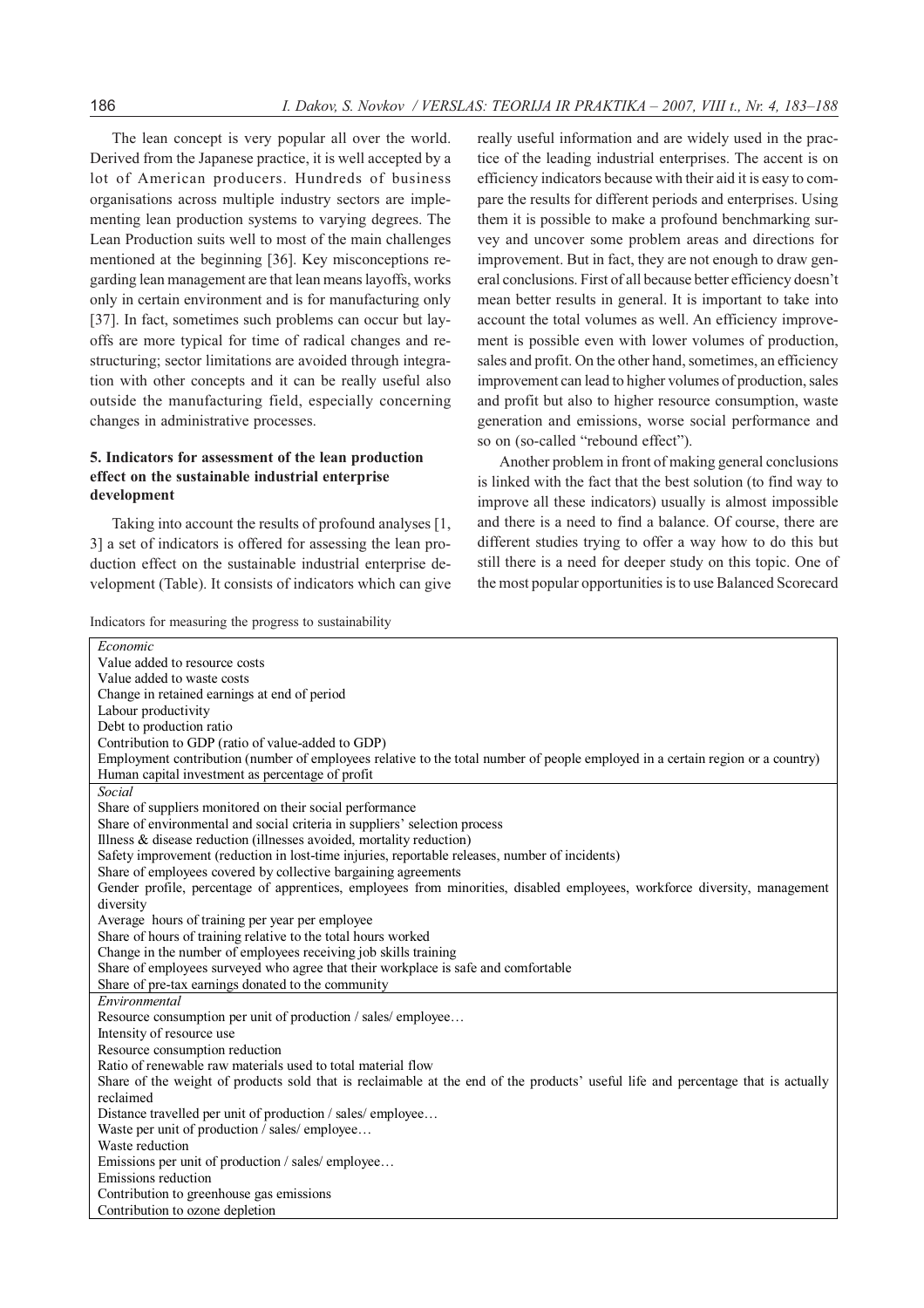(BSC) or even Sustainability Balanced Scorecard (SBSC). However, as the first step, it is useful to reach a set of indicators, as shown in Table, which can give profound information about the enterprise performance.

#### 6. Conclusions

To achieve excellence, perfection, and sustainability in the modern dynamic and global world is a serious challenge. The industrial enterprises, aimed at dealing with this challenge, strive for better performance with respect to quality, cost, lead-time, flexibility, customer service, environmental impacts. The general indicators, suggested by Prof. R. Domingo, are a good starting point for study, but in the spirit of striving for sustainable development, the last "star" can be named "sustainability", with which to achieve bigger thoroughness [36].

Usually, the industrial enterprises look for safe ways for improvement. They are moving forward really carefully, exploring the ground, step by step, focusing their attention mainly on efficiency improvement. It is difficult to start changes only because of the need for environmental or social performance improvement. The industrial enterprises more often than not will avoid such changes without serious stakeholder pressure or clear and significant economic incentives. Of course, the attitude differs in different countries but basically the nature of business enterprises is to look for profit. This is the reason to put the accent on the possibilities to use lean production as a step towards sustainability. Therefore, more and more environmental and social issues find their place in this concept. The problem is that the accent only on economic growth and adoption of those concepts and techniques, which are useful for profit maximization, where environmental and social benefits are a side effect, not the targeted goal, is not sustainable strategy because it does not reach deep enough. It works within the same system that caused the problem, slowing it down at the best. For destructive systems, it is not enough [36]. Therefore, the use of set of indicators for measuring the progress on the road to sustainability can be a kind of solution to these problems. Thus, it is possible to keep the accent on economic progress together with environmental and social performance improvements. A problem of research is how to build a comprehensive system of indicators for monitoring and control of the progress towards sustainability. Using the results of the analyses of the possibilities to implement lean production as a step to sustainability and the usage of sustainability indicators by 100 leading industrial enterprises, in order to retain only indicators which can give really useful information and to skip these which are really rarely used, a new short set of indicators for measuring the progress on the road to sustainability is offered. This set of indicators tries to respond to the modern trends of performance of measurement system development – multidimensionality, inclusion

of indicators looking beyond the traditional financial and operational measures, accent on the relationships with different stakeholders and so on. The best solution (to find way to improve all these indicators) usually is almost impossible. So, the main problem is how to find a balance. There are different studies trying to offer a way how to do this but still there is a need for deeper study on this topic. It is also important to find the root causes of the problems and then to take the right measures. There are different ways to do this and some of them are part of the lean toolset.

#### References

- 1. NOVKOV, S. Analysis of the usage of sustainability indicators. A Survey of the Data Reported by the Top 100 Industrial Enterprises, presented at the International Scientific Dual-Conference "Towards Knowledge-based Economy" & "Enterprise Management: Diagnostics, Strategy, Effectiveness", 12–13 April 2007, Riga, Latvia, 10 p.
- 2. DOMINGO, R. What is a world-class factory? Asian Institute of Management (AIM), 2004. 8 p.
- 3. DAKOV, I.; NOVKOV, S. Analysis of the possibilities to use lean production as a step to sustainability. Presented at the International Scientific Dual-Conference "Towards Knowledge-based Economy" & "Enterprise Management: Diagnostics, Strategy, Effectiveness", 12–13 April 2007, Riga, Latvia, 10 p.
- 4. HAMMER, M.; CHAMPY, J. Reengineering the corporation. A Manifesto for Business Revolution, HarperCollins, New York, 1993. 240 p.
- 5. HAMMER, M. Re-engineering work: don't automate, obliterate, Harvard Business Review, July-August 1990, p. 104– 112.
- 6. KLEIN, M. Re-engineering methodologies and tools. Information Systems Management, 1994, Vol. 11, No. 2, p. 30–35.
- 7. SOLTERO, C.; WALDRIP, G. Using Kaizen to reduce waste and prevent pollution. Environmental Quality Management, Spring 2002, John Wiley & Sons, p. 23–38.
- 8. TASHEV, A., TASHEVA, K. Business processes reengineering. In A Positive Way to Radical Change, Proceedings of Scientific Conference with International Participation "Manufacturing and Management in 21<sup>st</sup> Century", Ohrid, 2004, p. 281–284 T36.
- 9. TOLENTINO, A. Productivity Management for Sustainable Development. Employment Sector, Enterprise and Management Development (EMD) International Labour Organisation (ILO), 2000. 22 p.
- 10. U. S. Environmental Protection Agency (USEPA), Lean Manufacturing and the Environment – Lean Thinking and Methods, USEPA, 2005. 29 p.
- 11. RADNOR, Z.; BOADEN, R. Developing an understanding of corporate anorexia. International Journal of Operations & Production Management, Emerald Group Publishing, 2004, Vol. 24, No. 4, p. 424–440.
- 12. WOMACK, J.; JONES, D.; ROOS, D. The Machine that Changed the World. Rawson Associates, New York, NY, 1990, 323 p.
- 13. AGUILAR, F.; MALNIGHT, T.W. General Electric Co: Preparing for the 1990s, Harvard Business School, HBS Case Services: Case 9-390-091, 1990. 20 p.